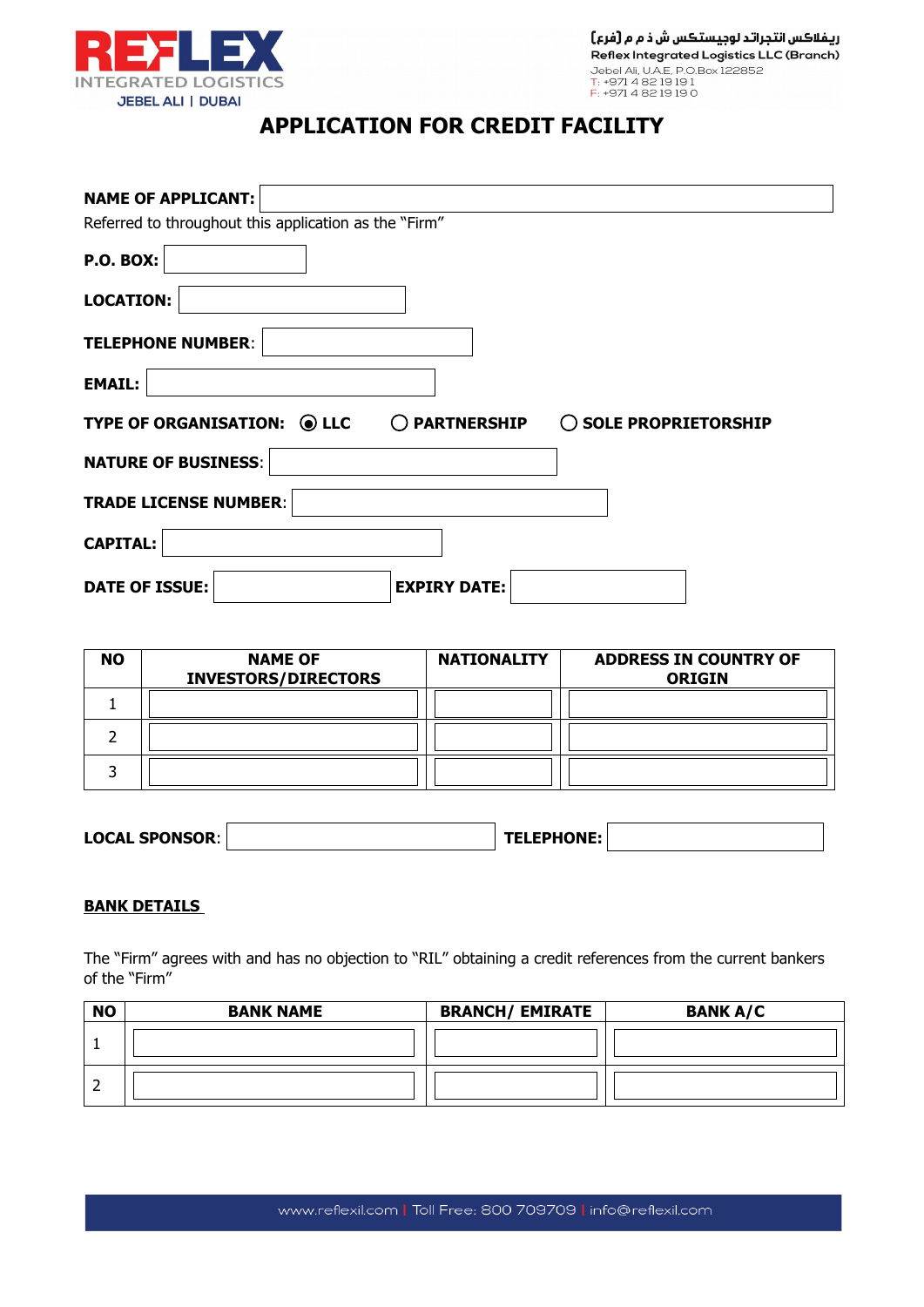

## **AUTHORISED SIGNATORIES**

NAME & SIGNATURE OF PERSONS AUTHORISED TO SIGN PURCHASE ORDERS.

| <b>NO</b> | <b>NAME &amp; CONTACT NUMBER</b> | <b>DESIGNATION</b> | <b>SIGNATURE</b> |
|-----------|----------------------------------|--------------------|------------------|
|           |                                  |                    |                  |
|           |                                  |                    |                  |

| <b>AUTHORISED SIGNATURE:</b> |  |
|------------------------------|--|
| <b>COMPANY STAMP:</b>        |  |
|                              |  |

## **CHEQUE**

## **NAME & SPECIMEN SIGNATURE OF PERSON AUTHORISED TO SIGN CHEQUES**

| <b>NO</b> | <b>NAME &amp; CONTACT NUMBER</b> | <b>DESIGNATION</b> | <b>SIGNATURE</b> |
|-----------|----------------------------------|--------------------|------------------|
|           |                                  |                    |                  |
|           |                                  |                    |                  |

## **ACCOUNTS CONTACT**

## **NAME & SPECIMEN SIGNATURE OF PERSONS TO BE CONTACTED IN ACCOUNTS FOR PAYMENT**

| <b>NO</b> | <b>NAME &amp; CONTACT NUMBER</b> | <b>DESIGNATION</b> | <b>SIGNATURE</b> |
|-----------|----------------------------------|--------------------|------------------|
|           |                                  |                    |                  |
|           |                                  |                    |                  |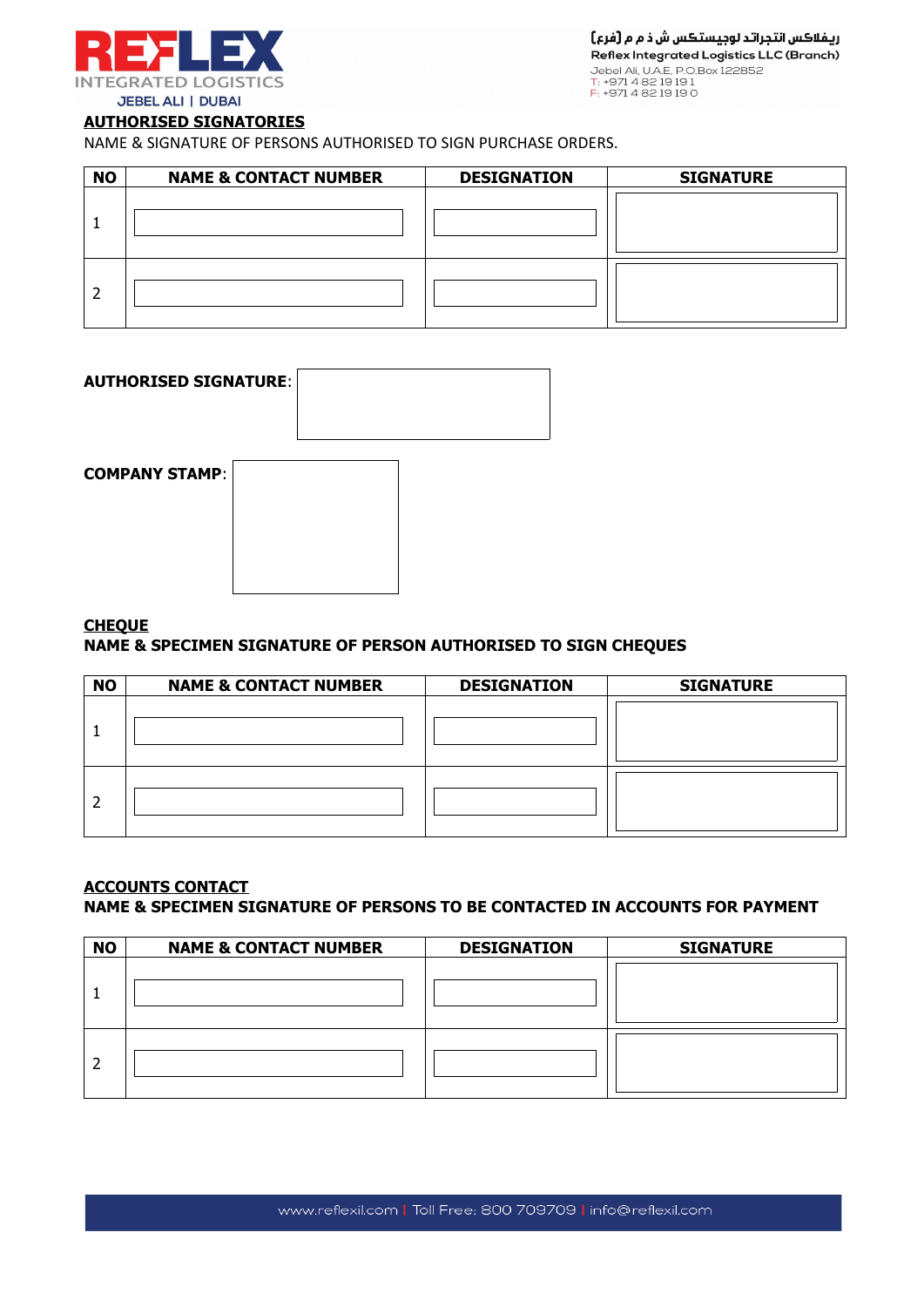

The "Firm" agrees with and has no objection to "RIL" obtaining a credit references from at least two trade suppliers, details of which are furnished hereunder by the ""Firm".

| <b>NO</b> | <b>COMPANY NAME &amp; SERVICE</b><br><b>PROVIDED BY THIS COMPANY</b> | <b>CONTACT PERSON</b> | <b>MOBILE NO/TEL NOS</b> |
|-----------|----------------------------------------------------------------------|-----------------------|--------------------------|
|           |                                                                      |                       |                          |
|           |                                                                      |                       |                          |

## **CREDIT FACILITY REQUEST**

| AMOUNT:            |  |  |  |
|--------------------|--|--|--|
| <b>IN WORDS:</b>   |  |  |  |
| <b>NO OF DAYS:</b> |  |  |  |

## **DOCUMENTS TO BE SUBMITTED**

- 1. COPY OF TRADE LICENSE, INDUSTRIAL LICENSE, CHAMBER OF COMMERCE
- 2. PASSPORT COPY OF LOCAL SPONSOR AND AUTHORISED SIGNATORY

| <b>AUTHORISED SIGNATURE:</b> |  |  |  |
|------------------------------|--|--|--|
| <b>COMPANY STAMP:</b>        |  |  |  |
|                              |  |  |  |
|                              |  |  |  |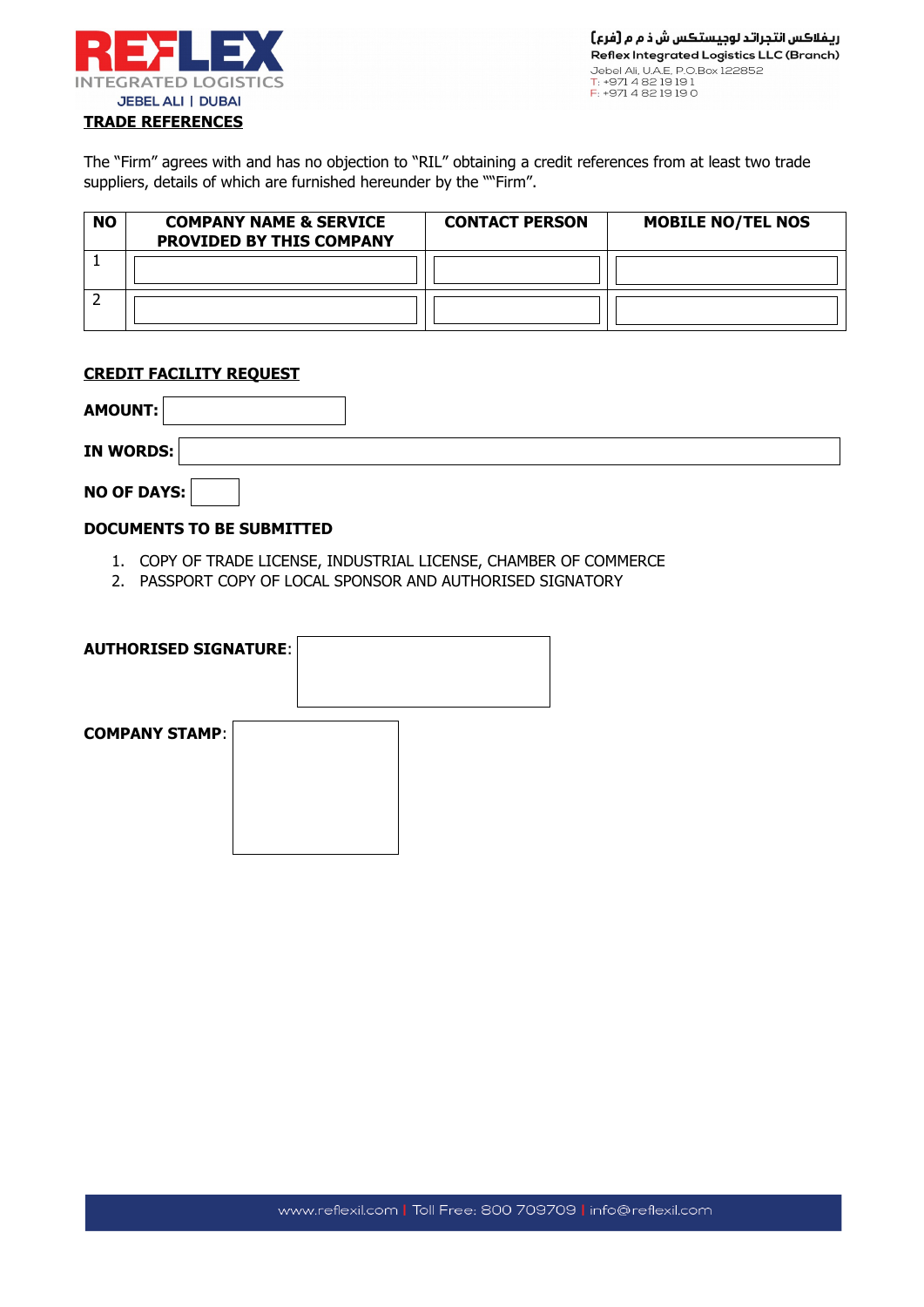

## **Terms and Conditions of Credit Facility**

#### **1. Interpretation**

1.1 In the terms and conditions contained herein ("Terms and Conditions") –

|                     |                           | 1.1.1 "RIL" means M/S. REFLEX INTEGRATED LOGISTICS LLC, a company organized and existing under the |            |      |                         |
|---------------------|---------------------------|----------------------------------------------------------------------------------------------------|------------|------|-------------------------|
|                     |                           | laws of the United Arab Emirates, bearing Trade License No.                                        |            |      | , which is located at   |
|                     |                           |                                                                                                    | <b>UAE</b> |      |                         |
|                     | 1.1.2 "Firm" means $M/S.$ |                                                                                                    |            |      | a company organized and |
|                     |                           | existing under the laws of the United Arab Emirates, bearing Trade License No.                     |            |      |                         |
| which is located at |                           |                                                                                                    |            | UAE. |                         |

1.1.3 **Application for Credit** means application for credit facility made by "Firm" to "RIL" to obtain a credit facility for availing from "RIL";

1.1.4 **Credit Terms** mean the terms of the credit facility granted by "RIL" to "Firm" to avail services from "RIL", which include, among others –

1.1.4.1 the monetary limit allowed for "Firm" to owe "RIL"; and

1.1.4.2 the credit period allowed for "Firm" to owe "RIL" before payment is due and payable.

#### **2. General**

2.1 The "Firm" shall be deemed to have accepted the Terms and Conditions shall be binding on the "Firm" upon the approval of the credit facility by "RIL".

2.2 "RIL" reserves the right to vary any provision in the Terms and Conditions as "RIL" deems necessary on reasonable notice in writing to "Firm".

2.3 A copy of both the valid trade license and commercial registration certificate (the "Documents") of the "Firm" shall be attached to this Terms & Conditions and the "Firm" undertakes to submit to the "RIL" within seven (7) days of receipt by the "Firm" a copy of such valid Documents as and when they are renewed.

2.4 This Terms & Conditions shall be effective from the date of signature of the "RIL" and shall remain in force until seven (7) days after notification of withdrawal by either party is despatched by registered post to the other party.

2.5 The "Firm" is not entitled to transfer or delegate all or any part of its rights or obligations under this Terms and Conditions without the prior written consent of the "RIL".

#### **3. Credit Facility**

3.1 "RIL" shall at its sole discretion grant a credit facility to the "Firm" on such credit terms as "RIL" deems fit without assigning any reason.

3.2 Unless otherwise stated, the credit period under a credit facility granted by "RIL" shall commence from the first day of the of the date of invoice issued by "RIL".

3.3 "RIL" shall reserve the right to withdraw or withhold any or all services and/ or documents deemed by "RIL" to be necessary to prevent the credit limit being exceeded and shall continue such action until "RIL" is satisfied that the necessary action/ payment/ guarantee has been effected by the "Firm". Should for any reason whatsoever the "Firm" default on any payment obligation or should such a payment/ instruction for payment not be honoured by the institution on which it is drawn, "RIL" shall be entitled to demand the total outstanding amount of the account of the credit facility at that time by way of a cash payment and cancel forthwith all existing credit agreements without any written notice.

3.4 By entering this Terms & Conditions the "Firm" hereby irrevocably abandons any right whatsoever to claim any set-off against sums invoiced by the "RIL" for any reason whatsoever.

## **4. Security**

4.1 "RIL" shall at its sole discretion require security of any form, including but not limited to a guarantee, to be given in favour of "RIL" before "RIL" grants any credit facility to the "Firm".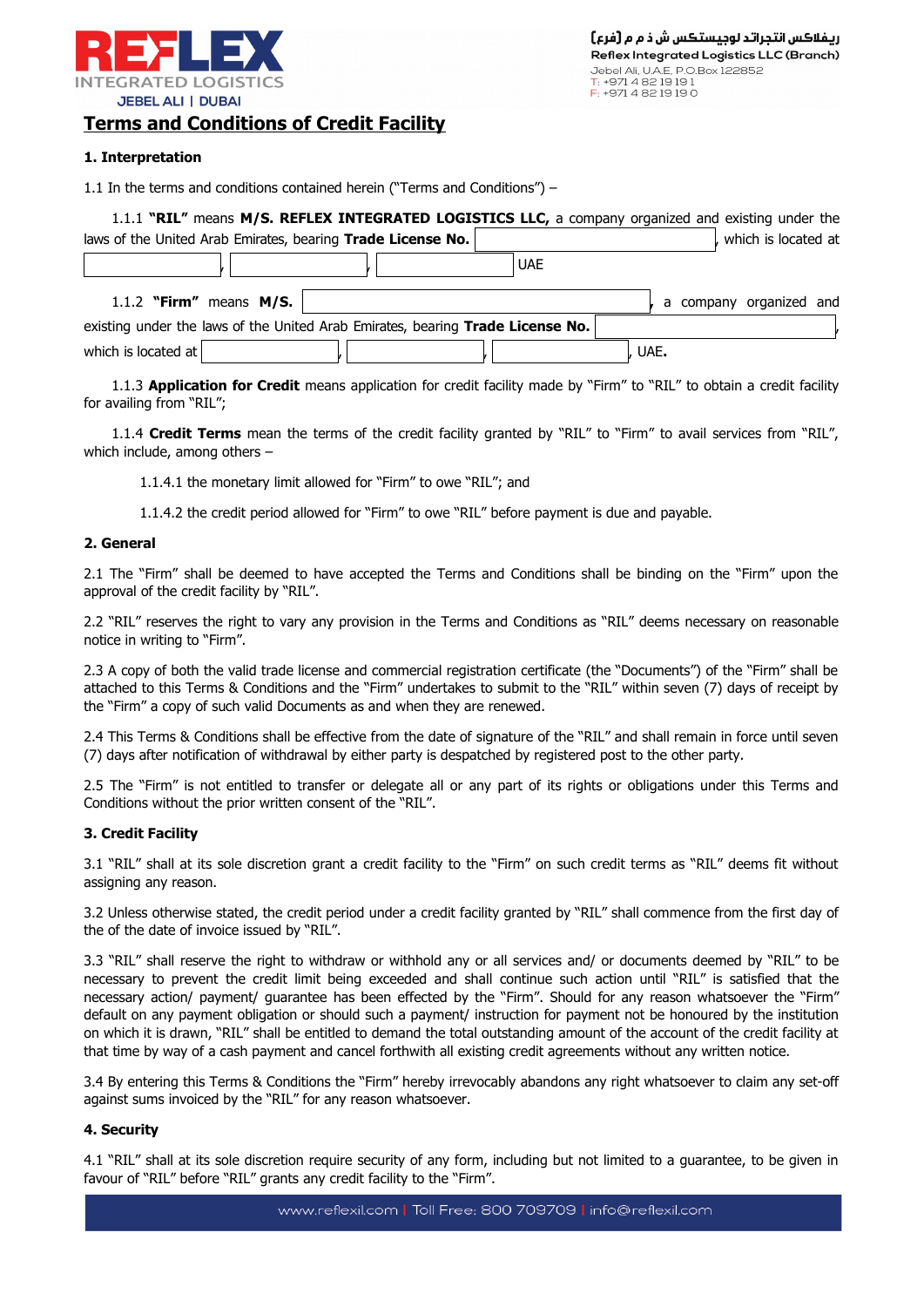

4.2 "RIL" shall at its sole discretion require additional security or replacement of any existing security to be given in favour of "RIL" as "RIL" deems necessary.

#### **5. Credit Revision**

5.1 "RIL" shall have the right to revise the credit terms on such conditions as "RIL" deems fit at any time and at its sole discretion without assigning any reason.

#### **6. Payment**

6.1 The "Firm" shall comply with the credit terms granted and/or revised by "RIL" from time to time and settle all the amount due and payable to "RIL" by the due date.

6.2 In the event the "Firm" fails to settle all the amount due and payable to "RIL" by the due date "RIL" shall have the right to

6.2.1 reject, suspend or cancel any services to the "Firm";

6.2.2 require payment in advance to be paid to "RIL" for the services yet to be provided.

6.3 The standard agreed Credit Terms are payment within thirty (30) days from the date of invoice by "RIL" to the "Firm".

6.4 It shall be entirely the responsibility of the "Firm" to bring to the attention of "RIL" in writing any dispute or any other reason for non- payment of any sum included in a statement or invoice with seven (7) days of receipt of such a statement or invoice from "RIL".

6.5 "RIL" reserves the right to charge interest at the rate of 2% (two per cent) per month calculated on a daily basis or the highest rate permitted by law against any receivable or other sums overdue for payment from the "Firm". "RIL" may at any time in its absolute discretion terminate, reduce or vary the credit facility granted to the "Firm" with immediate effect by notice in writing to the "Firm" and shall not be obliged to state any reason whatsoever for such termination, reduction or variation.

6.6 "RIL" shall have the right under Condition 7 in the event the "Firm" fails to comply with the credit period allowed under the credit facility.

6.7 There will be a minimum administrative charge of AED 500 on all returned bounced cheques. In the event that "RIL" receives a returned cheque from the "Firm", "RIL" reserves the right to terminate the Firm's credit account, and the outstanding account balance shall be due and payable in full upon termination.

#### **7. Right to recall & Terminate**

7.1 The "RIL" shall have the right to recall and/or terminate the credit facility in any of the following events (but not limited to these events) –

7.1.1 If the "Firm" defaults in the payment to "RIL" of any amount after the same or any part thereof becomes due and payable by the "Firm" to "RIL" for a period of more than seven (7) days, whether formally demanded or not;

7.1.2 If the trade license and/ or the commercial registration of the "Firm" expire and unless the "Firm" within seven (7) days of the said expiry must submit a copy of the renewed documents to the "RIL".

7.1.3 if the "Firm" ceases or threatens to cease to carry on its business;

7.1.4 if a petition shall be presented or an order be made or a resolution be passed for winding up the "Firm";

7.1.5 if a Receiver and/or Manager shall be appointed for the "Firm";

7.1.6 if the "Firm" enters into any scheme of arrangement or composition with its creditors; and

7.1.7 if "RIL" has been wilfully misled or misrepresented by the "Firm" or if pertinent information has been withheld by the "Firm" with regard to the granting of the credit facility.

7.2 In the event "RIL" exercises its right to recall and/or terminate the credit facility, the whole amount owed and/or accumulated under the credit facility (including interest and all other amounts) shall immediately become due and payable to "RIL" as RIL requires.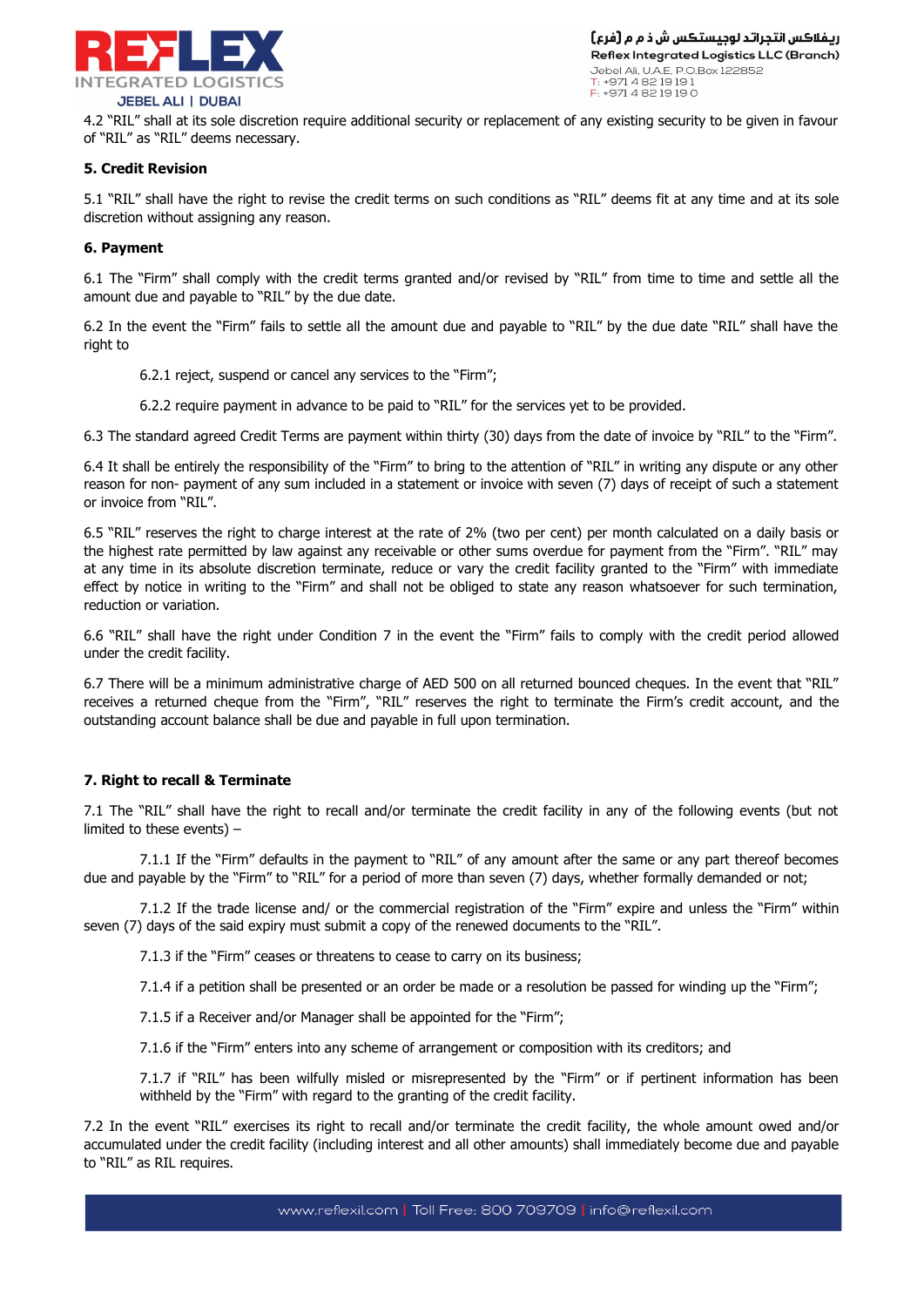

#### **8. Invoice & Statement of Account**

8.1 Unless otherwise proved by the "Firm" within seven (7) days from the receipt, all the invoices and statements of account issued by "RIL" to the "Firm" shall be –

8.1.1 final and conclusive evidence of the amount owed by the "Firm" to "RIL"; and

8.1.2 binding on the "Firm" in any legal proceedings brought by "RIL" against the "Firm".

8.2 A statement signed by "RIL"'s authorised officer as to the amount due and payable by the "Firm" to "RIL" shall be final and conclusive evidence against the "Firm" for all purposes including legal proceedings.

#### **9. Exceptions**

9.1 Payment of customs duties and charges.

\*(services not covered by this Terms & Conditions and for which "RIL" requires payment in advance)

9.2 This Terms & Conditions and the Documents referred to in it constitute the entire agreement between the parties. No variation will be effective unless in writing signed by or on behalf of all the parties.

#### **10. Indemnity**

10.1 The "Firm" shall indemnify and keep "RIL" indemnified in full all losses, damages, costs, claims, demands, expenses and/or liabilities of any nature, including infringement by the "Firm" of any patent, registered design and trademark, which may be made against or suffered by "RIL" arising from the services provided by "RIL" to the "Firm".

10.2 The "Firm" shall indemnify and keep "RIL" indemnified in full all costs, expenses and/or disbursements incurred by "RIL" in recovering any outstanding debt owed by the "Firm" to "RIL", including lawyer's charges on full indemnity basis.

#### **11. Notices**

11.1 Any notice (including any demand, invoice, statement of account or other document) shall be in writing and be deemed to have been sufficiently served or given to the "Firm" by sending such notice by ordinary post, prepaid registered post or facsimile to the address given by the "Firm" to "RIL" or such other address last known to "RIL", or by email to an email address of the "Firm". Any notice so sent by "RIL" shall be deemed to have been received by the "Firm";

11.1.1 in the case of ordinary post and prepaid registered post, after the expiration of three (3) working days from the date of posting; and;

11.1.2 in the case of sending by facsimile and/or email, immediately after the transmission or sending of the same.

#### **12. No Waiver**

12.1 Any failure or delay by "RIL" in exercising any right under the Terms and Conditions shall not operate as a waiver nor shall such failure preclude "RIL" from exercising that right or any other right.

#### **13. Applicable Law**

13.1 The Credit Facility and any Terms & Conditions between "RIL" and the "Firm" shall be governed and construed in accordance with the laws of the United Arab Emirates (UAE).